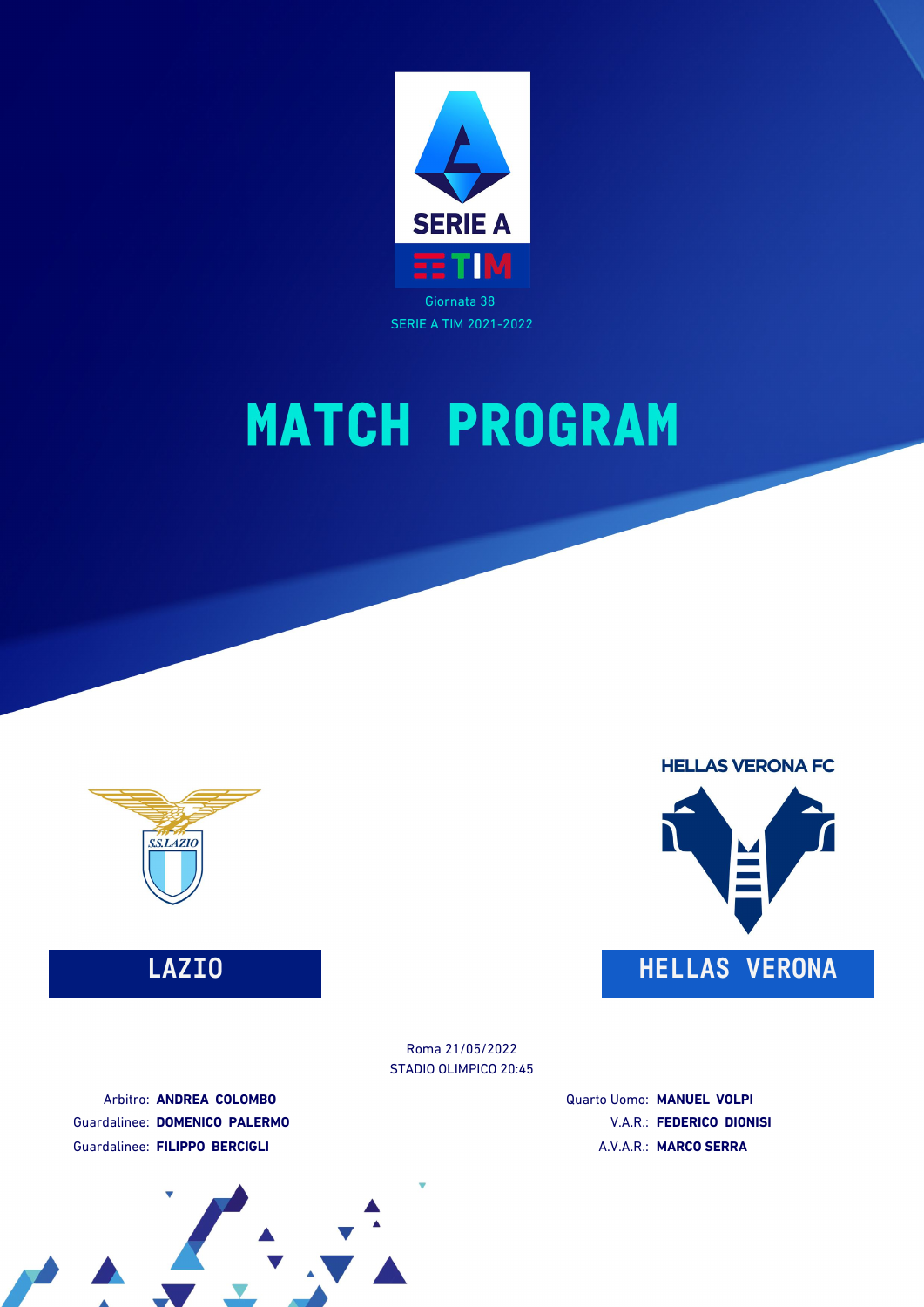

Roma 21/05/2022 STADIO OLIMPICO - 20:45



## **RISULTATI STAGIONALI**

| <b>TOTALI</b>         | <b>PTG</b>      | G  | v  | N  | P                | GF | <b>GS</b> | DIFF.RETI         |
|-----------------------|-----------------|----|----|----|------------------|----|-----------|-------------------|
| <b>LAZIO</b>          | 63              | 37 | 18 | 9  | 10               | 74 | 55        | $+19$             |
| <b>HELLAS VERONA</b>  | 52              | 37 | 14 | 10 | 13               | 62 | 56        | $+6$              |
| <b>CASA/TRASFERTA</b> | <b>PTG</b>      | G  | v  | N  | P                | GF | GS        | <b>MEDIA GOAL</b> |
| <b>LAZIO</b>          | 35              | 18 | 10 | 5  | 3                | 39 | 22        | 2.2               |
| <b>HELLAS VERONA</b>  | 22 <sub>1</sub> | 18 | 5  | 7  | $\boldsymbol{6}$ | 28 | 31        | 1.6               |

### **ULTIMI PRECEDENTI**

| 2021-22 9^ G  | <b>HELLAS VERONA</b>                                                                  | <b>LAZIO</b>                                                                                                          |         |
|---------------|---------------------------------------------------------------------------------------|-----------------------------------------------------------------------------------------------------------------------|---------|
| 24/10/2021    | 30'(1°T) G. SIMEONE, 36'(1°T) G. SIMEONE, 17'(2°T) G.<br>SIMEONE, 47'(2°T) G. SIMEONE | 1'(2°T) C. IMMOBILE                                                                                                   | $4 - 1$ |
| 2020-21 30^ G | <b>HELLAS VERONA</b>                                                                  | <b>LAZIO</b>                                                                                                          |         |
| 11/04/2021    |                                                                                       | 47'(2°T) S. MILINKOVIC-SAVIC                                                                                          | $0 - 1$ |
| 2020-21 11^ G | <b>LAZIO</b>                                                                          | <b>HELLAS VERONA</b>                                                                                                  |         |
| 12/12/2020    | $11'(2°T)$ F. CAICEDO                                                                 | 45'(1°T)[A] M. LAZZARI, 22'(2°T) A. TAMEZE                                                                            | $1 - 2$ |
| 2019-20 36^ G | <b>HELLAS VERONA</b>                                                                  | <b>LAZIO</b>                                                                                                          |         |
| 26/07/2020    | 38'(1°T) S. AMRABAT                                                                   | 51'(1°T) C. IMMOBILE, 11'(2°T) S. MILINKOVIC-SAVIC, 18'(2°T)<br>J. CORREA, 39'(2°T) C. IMMOBILE, 49'(2°T) C. IMMOBILE | $1 - 5$ |
| 2019-20 17^ G | <b>LAZIO</b>                                                                          | <b>HELLAS VERONA</b>                                                                                                  |         |
| 05/02/2020    |                                                                                       |                                                                                                                       | $0 - 0$ |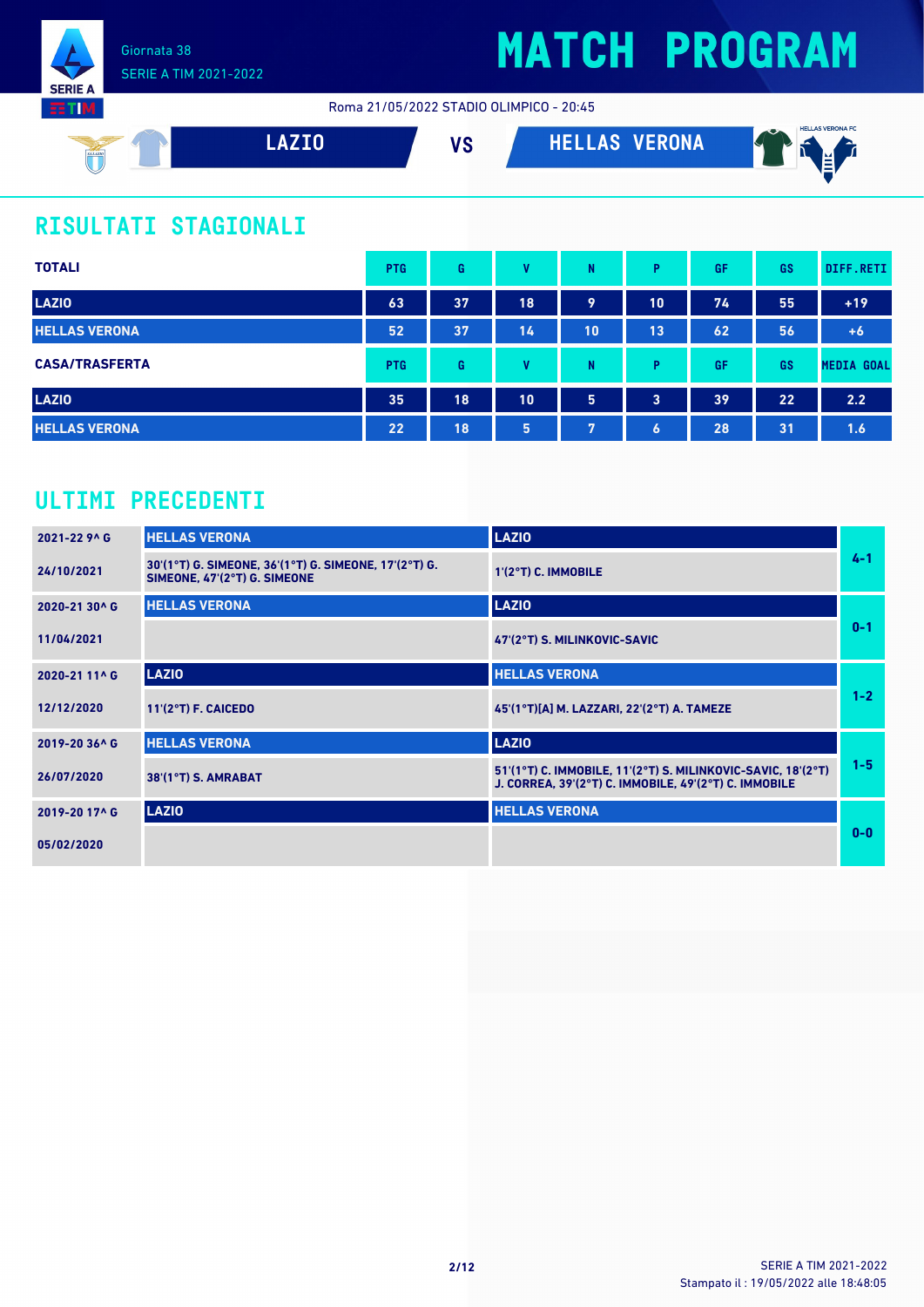

Roma 21/05/2022 STADIO OLIMPICO - 20:45

| <b>VERONA</b><br><b>7TN</b><br>ΝS<br><b>In</b><br>◡<br>SSLAZIO<br>u<br>N. | <b>HELLAS VERONA FC</b><br>.<br>. . |  |
|---------------------------------------------------------------------------|-------------------------------------|--|
|---------------------------------------------------------------------------|-------------------------------------|--|

### **ROSA DELLE SQUADRE**

| <b>LAZIO</b>                        | PRES. A               | GOL A           | GOL 2021-22      | PRES. 2021-22  | MIN. 2021-22 |
|-------------------------------------|-----------------------|-----------------|------------------|----------------|--------------|
| <b>PORTIERI</b>                     |                       |                 |                  |                |              |
| 1 THOMAS STRAKOSHA                  | 163                   | 196             | 26               | 22             | 2110         |
| 25 PEPE REINA                       | 190                   | 201             | 29               | 15             | 1440         |
| <b>31 MARIUS ADAMONIS</b>           | $\mathbf{0}$          | $\mathbf{0}$    | $\mathbf{0}$     | 0              | 0            |
| 41 ALESSIO FURLANETTO               | $\bf{0}$              | $\pmb{0}$       | $\bf{0}$         | $\bf{0}$       | $\mathbf{0}$ |
| <b>DIFENSORI</b>                    |                       |                 |                  |                |              |
| 3 LUIZ FELIPE                       | 105                   | $\overline{2}$  | $\mathbf{0}$     | 30             | 2614         |
| 4 GIL PATRIC                        | 124                   | $\overline{1}$  | $\mathbf{1}$     | 24             | 1737         |
| <b>16 DIMITRIJE KAMENOVIC</b>       | $\mathbf{0}$          | $\mathbf{0}$    | $\mathbf{0}$     | 0              | $\mathbf 0$  |
| 23 ELSEID HYSAJ                     | 243                   | $\overline{2}$  | $\mathbf{1}$     | 29             | 2149         |
| <b>STEFAN RADU</b><br>26            | 348                   | $5\phantom{.0}$ | 0                | 10             | 605          |
| 33 FRANCESCO ACERBI                 | 321                   | 21              | 4                | 29             | 2609         |
| <b>44 ROMANO MUSSOLINI</b>          | $\mathbf{0}$          | $\mathbf{0}$    | 0                | 0              | 0            |
| <b>77 ADAM MARUSIC</b>              | 141                   | 9               | $\mathbf{1}$     | 32             | 2800         |
| <b>CENTROCAMPISTI</b>               |                       |                 |                  |                |              |
| <b>6</b> LUCAS LEIVA                | 154                   | $\overline{2}$  | $\mathbf{0}$     | 34             | 1782         |
| 8 JEAN-DANIEL AKPA AKPRO            | 41                    | $\pmb{0}$       | $\pmb{0}$        | 9              | 330          |
| <b>18 LUKA ROMERO</b>               | $7\phantom{.}$        | $\mathbf{0}$    | $\mathbf{0}$     | $\overline{7}$ | 81           |
| <b>20 MATTIA ZACCAGNI</b>           | 109                   | 13              | 6                | 30             | 2145         |
| SERGEJ MILINKOVIC-SAVIC<br>21.      | 230                   | 48              | 11               | 36             | 3201         |
| <b>RAUL MORO</b><br>27 <sub>2</sub> | 13                    | $\pmb{0}$       | $\pmb{0}$        | 11             | 230          |
| <b>MANUEL LAZZARI</b><br>29         | 163                   | 7               | 3                | 30             | 1693         |
| 32 DANILO CATALDI                   | 172                   | $7\phantom{.0}$ | $\mathbf{1}$     | 31             | 1729         |
| <b>MARCO BERTINI</b><br>50          | $\mathbf{1}$          | $\pmb{0}$       | $\pmb{0}$        | 0              | 0            |
| <b>88 TOMA BASIC</b>                | 28                    | $\mathbf{0}$    | $\bf{0}$         | 28             | 998          |
| <b>ATTACCANTI</b>                   |                       |                 |                  |                |              |
| 7 FELIPE ANDERSON                   | 174                   | 30              | 5                | 37             | 2956         |
| 9<br><b>PEDRO</b>                   | 58                    | 13              | $\boldsymbol{8}$ | 31             | 2115         |
| <b>LUIS ALBERTO</b><br>10           | 174                   | 36              | 5                | 34             | 2482         |
| <b>JOVANE CABRAL</b><br>11          | $\overline{2}$        | $\pmb{0}$       | $\mathbf{0}$     | $\overline{2}$ | 126          |
| 17 CIRO IMMOBILE                    | 291                   | 182             | 27               | 31             | 2871         |
| <b>STAFF TECNICO</b>                |                       |                 |                  |                |              |
| <b>Allenatore</b>                   | <b>MAURIZIO SARRI</b> |                 |                  |                |              |

diffidato de la contradicción de la contradicción de la contradicción de la contradicción de la contradicción de Squalificato de la contradicción de la contradicción de la contradicción de la contradicción de la contradicc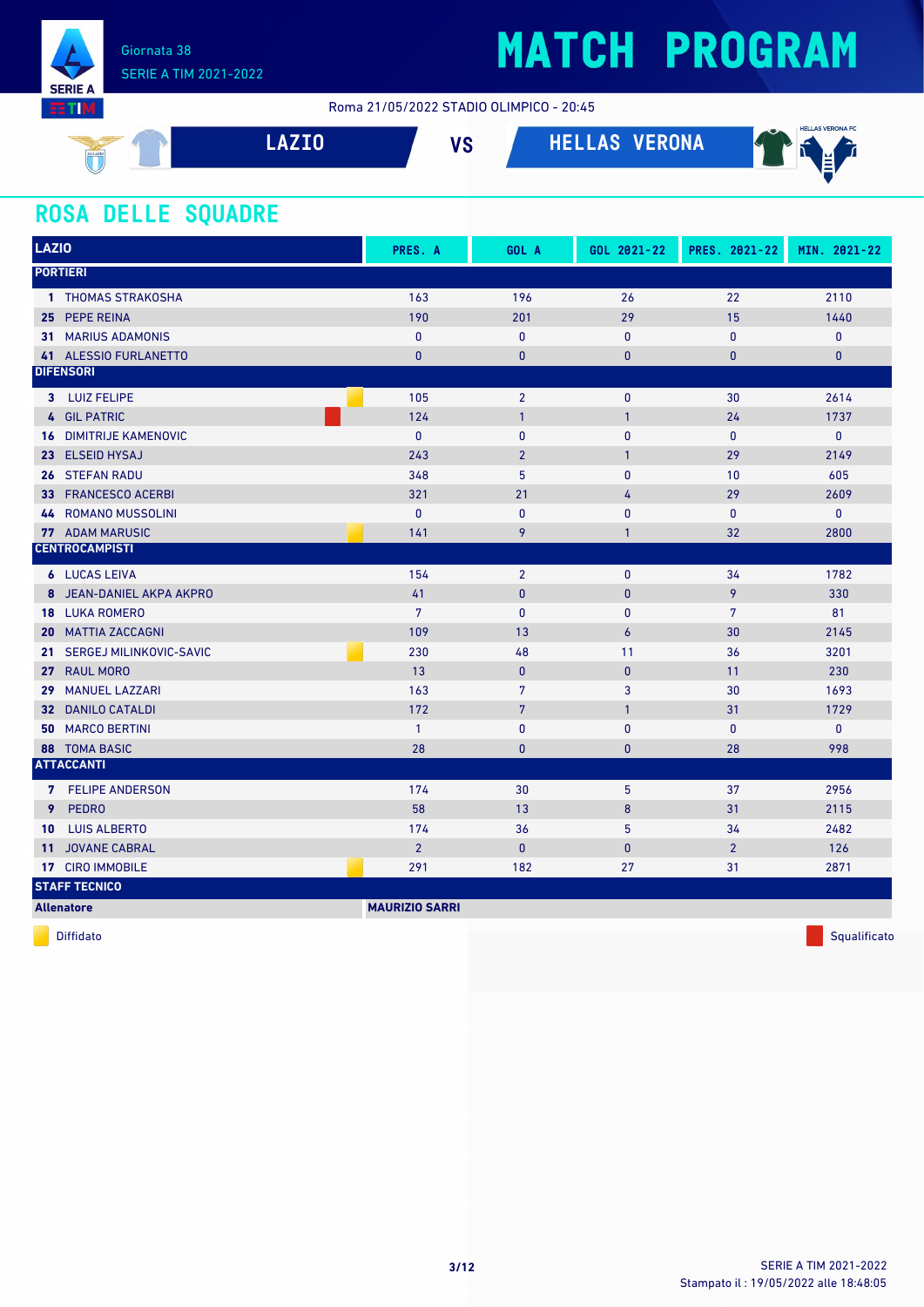

#### Roma 21/05/2022 STADIO OLIMPICO - 20:45

| SSLAZIO | 7 T N<br><u>LALIV</u> | $\overline{10}$<br>o | <b>VERONA</b><br>, , , , , , , , , , , , , , , , , , <u>, , , , , , , , , , ,</u> | <b>HELLAS VERONA FC</b><br>$\sim$<br>Ц. |
|---------|-----------------------|----------------------|-----------------------------------------------------------------------------------|-----------------------------------------|
|         |                       |                      |                                                                                   | $\sim$                                  |

|                 | <b>HELLAS VERONA</b>         | PRES. A           | GOL A        | GOL 2021-22  | PRES. 2021-22  | MIN. 2021-22 |
|-----------------|------------------------------|-------------------|--------------|--------------|----------------|--------------|
| <b>PORTIERI</b> |                              |                   |              |              |                |              |
|                 | 1 IVOR PANDUR                | $\overline{7}$    | 12           | 6            | 3              | 294          |
|                 | <b>12 MATTIA CHIESA</b>      | $\mathbf{0}$      | $\bf{0}$     | $\pmb{0}$    | $\bf{0}$       | $\mathbf{0}$ |
|                 | 22 ALESSANDRO BERARDI        | 1                 | 0            | $\mathbf{0}$ | $\mathbf{0}$   | $\mathbf 0$  |
|                 | 74 ELIA BOSEGGIA             | $\mathbf{0}$      | $\mathbf{0}$ | $\pmb{0}$    | $\bf{0}$       | $\mathbf{0}$ |
|                 | <b>80 KAUR KIVILA</b>        | $\mathbf{0}$      | $\mathbf{0}$ | 0            | $\bf{0}$       | $\mathbf 0$  |
|                 | 94 GIACOMO TONIOLO           | $\mathbf{0}$      | $\mathbf{0}$ | $\mathbf{0}$ | $\bf{0}$       | $\mathbf{0}$ |
|                 | 96 LORENZO MONTIPO'          | 71                | 124          | 50           | 34             | 3267         |
|                 | <b>DIFENSORI</b>             |                   |              |              |                |              |
|                 | <b>5 DAVIDE FARAONI</b>      | 159               | 16           | 4            | 31             | 2647         |
|                 | 16 NICOLO' CASALE            | 35                | $\bf{0}$     | $\pmb{0}$    | 35             | 2681         |
|                 | 17 FEDERICO CECCHERINI       | 195               | 3            | $\mathbf{1}$ | 33             | 2445         |
|                 | 21 KORAY GUNTER              | 103               | $\bf{0}$     | $\pmb{0}$    | 30             | 2571         |
|                 | 27 PAWEL DAWIDOWICZ          | 61                | 1            | 0            | 16             | 1284         |
|                 | 29 FABIO DEPAOLI             | 132               | $\mathbf{1}$ | $\mathbf{1}$ | 23             | 881          |
| 30              | <b>GIANLUCA FRABOTTA</b>     | 18                | $\mathbf{0}$ | 0            | $\overline{2}$ | 28           |
|                 | 31 BOSKO SUTALO              | 37                | $\mathbf{0}$ | $\pmb{0}$    | 23             | 985          |
|                 | <b>39 DAVIDE REDONDI</b>     | $\mathbf{0}$      | $\mathbf{0}$ | 0            | $\pmb{0}$      | $\mathbf 0$  |
|                 | 42 DIEGO COPPOLA             | 3                 | $\mathbf{0}$ | $\pmb{0}$    | 3              | 172          |
|                 | <b>45 PANAGIOTIS RETSOS</b>  | 5                 | 0            | 0            | 5              | 70           |
|                 | <b>CENTROCAMPISTI</b>        |                   |              |              |                |              |
|                 | 4 MIGUEL VELOSO              | 191               | 8            | $\mathbf{0}$ | 21             | 1330         |
|                 | 7 ANTONIN BARAK              | 129               | 27           | 11           | 29             | 2497         |
| 8               | <b>DARKO LAZOVIC</b>         | 205               | 12           | $\mathbf{1}$ | 33             | 2835         |
|                 | 14 IVAN ILIC                 | 61                | 3            | $\mathbf{1}$ | 32             | 2664         |
|                 | 24 DANIEL BESSA              | 103               | 5            | $\mathbf{1}$ | 23             | 819          |
|                 | <b>26 CHRISTIAN PIEROBON</b> | $\pmb{0}$         | $\mathbf{0}$ | $\pmb{0}$    | $\pmb{0}$      | $\mathbf{0}$ |
|                 | <b>61 ADRIEN TAMEZE</b>      | 77                | 5            | 4            | 37             | 2688         |
|                 | <b>63 MATTIA TURRA</b>       | $\pmb{0}$         | $\bf{0}$     | $\pmb{0}$    | $\mathbf{0}$   | $\mathbf{0}$ |
|                 | <b>78 MARTIN HONGLA</b>      | 17                | $\mathbf{0}$ | $\mathbf{0}$ | 17             | 633          |
|                 | <b>88 MATEUSZ PRASZELIK</b>  | $\overline{2}$    | $\mathbf{0}$ | $\bf{0}$     | $\overline{2}$ | 30           |
|                 | 97 FILIPPO TERRACCIANO       | $\mathbf{1}$      | $\bf{0}$     | 0            | $\mathbf{1}$   | 9            |
|                 | <b>ATTACCANTI</b>            |                   |              |              |                |              |
|                 | <b>10 GIANLUCA CAPRARI</b>   | 212               | 44           | 12           | 34             | 2799         |
|                 | 11 KEVIN LASAGNA             | 200               | 38           | $\mathbf{1}$ | 27             | 1185         |
|                 | <b>18 MATTEO CANCELLIERI</b> | $12$              | $\mathbf{1}$ | $\mathbf{1}$ | 12             | 274          |
|                 | 32 DAVID FLAKUS BOSILJ       | $\pmb{0}$         | $\pmb{0}$    | $\pmb{0}$    | $\pmb{0}$      | $\pmb{0}$    |
|                 | <b>70 DAVIDE BRAGANTINI</b>  | 0                 | 0            | 0            | 0              | $\mathbf 0$  |
|                 | <b>71 MATTIA FLORIO</b>      | $\pmb{0}$         | $\pmb{0}$    | $\pmb{0}$    | $\bf{0}$       | $\pmb{0}$    |
|                 | 99 GIOVANNI SIMEONE          | 214               | 66           | 16           | 35             | 2744         |
|                 | <b>STAFF TECNICO</b>         |                   |              |              |                |              |
|                 | <b>Allenatore</b>            | <b>IGOR TUDOR</b> |              |              |                |              |

diffidato de la contradicción de la contradicción de la contradicción de la contradicción de la contradicción de Squalificato de la contradicción de la contradicción de la contradicción de la contradicción de la contradicc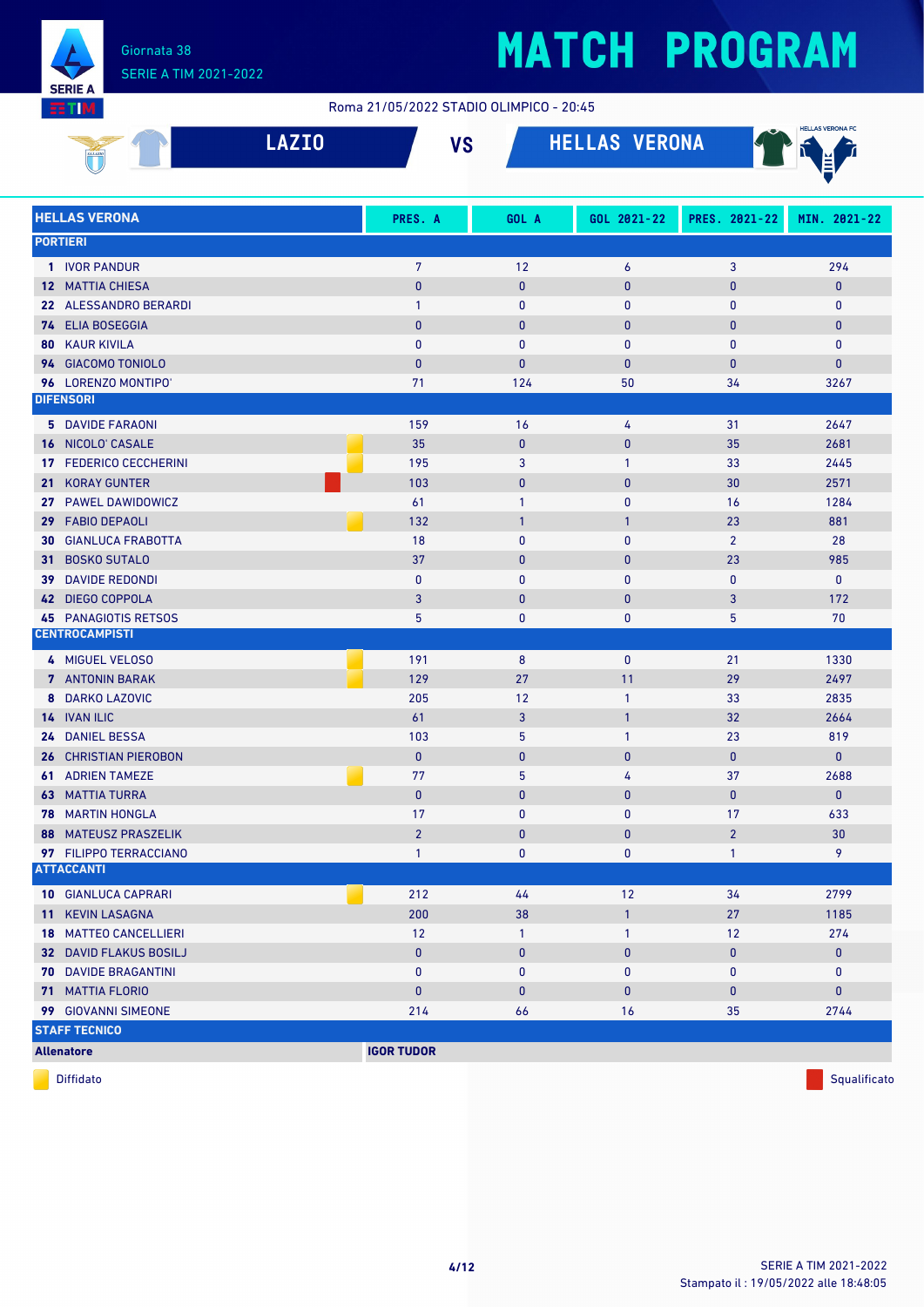

Roma 21/05/2022 STADIO OLIMPICO - 20:45



### **RENDIMENTO RECENTE**

| <b>LAZIO</b>        |                                                            |                                                                                                   |         |
|---------------------|------------------------------------------------------------|---------------------------------------------------------------------------------------------------|---------|
| <b>37^ GIORNATA</b> | <b>JUVENTUS</b>                                            | <b>LAZIO</b>                                                                                      | $2 - 2$ |
| 16/05/2022          | 10'(1°T) D. VLAHOVIC, 36'(1°T) A. MORATA                   | 6'(2°T)[A] ALEX SANDRO, 51'(2°T) S. MILINKOVIC-SAVIC                                              |         |
| <b>36^ GIORNATA</b> | LAZIO                                                      | <b>SAMPDORIA</b>                                                                                  | $2 - 0$ |
| 07/05/2022          | 41'(1°T) G. PATRIC, 14'(2°T) LUIS ALBERTO                  |                                                                                                   |         |
| <b>35^ GIORNATA</b> | <b>SPEZIA</b>                                              | <b>LAZIO</b>                                                                                      |         |
| 30/04/2022          | 9'(1°T) K. AMIAN, 35'(1°T) K. AGUDELO, 11'(2°T) P. HRISTOV | 33'(1°T) C. IMMOBILE, 9'(2°T)[A] I. PROVEDEL, 23'(2°T) S.<br>MILINKOVIC-SAVIC, 45'(2°T) F. ACERBI | $3 - 4$ |
| <b>34^ GIORNATA</b> | <b>LAZIO</b>                                               | <b>MILAN</b>                                                                                      | $1 - 2$ |
| 24/04/2022          | $4'(1°T)$ C. IMMOBILE                                      | 5'(2°T) O. GIROUD, 47'(2°T) S. TONALI                                                             |         |
| <b>33^ GIORNATA</b> | <b>LAZIO</b>                                               | <b>TORINO</b>                                                                                     | $1 - 1$ |
| 16/04/2022          | 47'(2°T) C. IMMOBILE                                       | 11'(2°T) P. PELLEGRI                                                                              |         |

#### **HELLAS VERONA**

| <b>37^ GIORNATA</b> | <b>HELLAS VERONA</b> | <b>TORINO</b>                                               | $0 - 1$ |
|---------------------|----------------------|-------------------------------------------------------------|---------|
| 14/05/2022          |                      | 19'(1°T) J. BREKALO                                         |         |
| <b>36^ GIORNATA</b> | <b>HELLAS VERONA</b> | <b>MILAN</b>                                                | $1 - 3$ |
| 08/05/2022          | 38'(1°T) D. FARAONI  | 48'(1°T) S. TONALI, 5'(2°T) S. TONALI, 41'(2°T) A. FLORENZI |         |
| <b>35^ GIORNATA</b> | <b>CAGLIARI</b>      | <b>HELLAS VERONA</b>                                        | $1 - 2$ |
| 30/04/2022          | 12'(2°T) JOAO PEDRO  | 8'(1°T) A. BARAK. 44'(1°T) G. CAPRARI                       |         |
| <b>34^ GIORNATA</b> | <b>HELLAS VERONA</b> | <b>SAMPDORIA</b>                                            | $1 - 1$ |
| 23/04/2022          | 33'(2°T) G. CAPRARI  | <b>44 (1°T) F. CAPUTO</b>                                   |         |
| <b>33^ GIORNATA</b> | <b>ATALANTA</b>      | <b>HELLAS VERONA</b>                                        | $1 - 2$ |
| 18/04/2022          | 37'(2°T) G. SCALVINI | 47'(1°T) F. CECCHERINI, 10'(2°T)[A] T. KOOPMEINERS          |         |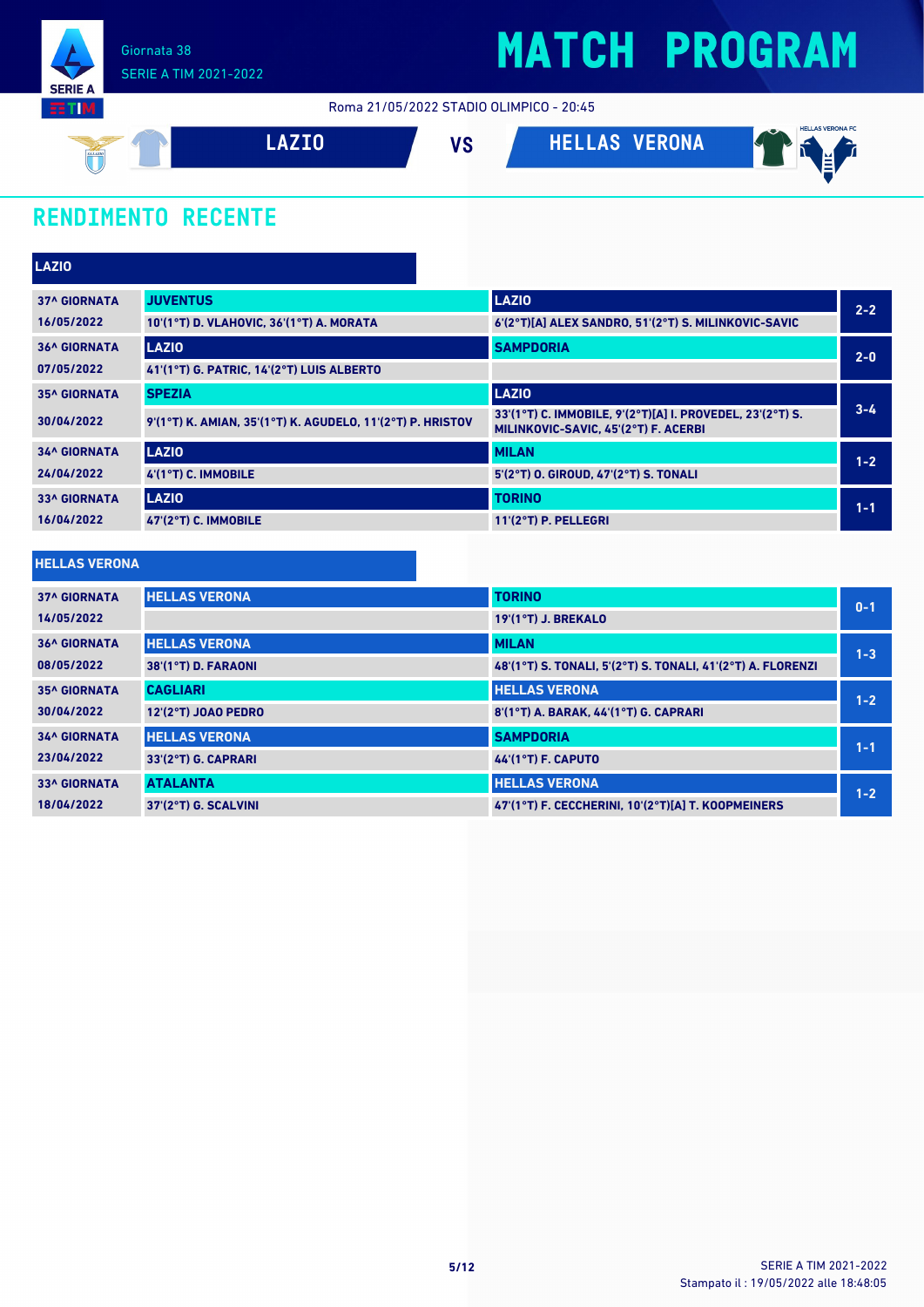

Roma 21/05/2022 STADIO OLIMPICO - 20:45

| <b>SSL4210</b> | <b>ZTA</b> | $\mathbf{u}$<br>ט ו | <b>VERONA</b><br>HELLAS | <b>HELLAS VERONA FC</b><br>$\sim$<br>M.<br>$\sim$ |
|----------------|------------|---------------------|-------------------------|---------------------------------------------------|
|                |            |                     |                         |                                                   |

| CONFRONTO SQUADRE [Valori medi] | <b>LAZIO</b>   | <b>HELLAS VERONA</b> |
|---------------------------------|----------------|----------------------|
| <b>Goal Fatti</b>               | $\overline{2}$ | 1.68                 |
| <b>Goal Subiti</b>              | 1.49           | 1.51                 |
| Tiri totali                     | 11.76          | 12.24                |
| Tiri in porta                   | 5.08           | 4.14                 |
| Assist                          | 1.27           | 1.05                 |
| Azioni di attacco               | 32.32          | 32.11                |
| Passaggi riusciti               | 498.86         | 320.7                |
| Passaggi riusciti %             | 87%            | 77%                  |
| <b>Falli Fatti</b>              | 11.68          | 14.62                |
| <b>Dribbling</b>                | 8.95           | 8.38                 |
| <b>Baricentro</b>               | 51.21m         | 50.61m               |
| Passaggi Chiave                 | 7.57           | 7.73                 |
| Fuorigioco                      | 1.16           | 2.51                 |
| Corner                          | 4.59           | 4.38                 |
| <b>Cross Riusciti</b>           | 4.76           | 5.14                 |
| Poss. propria meta              | 00'29          | 00'21                |
| Poss. meta avvers               | 00'20          | 00'18                |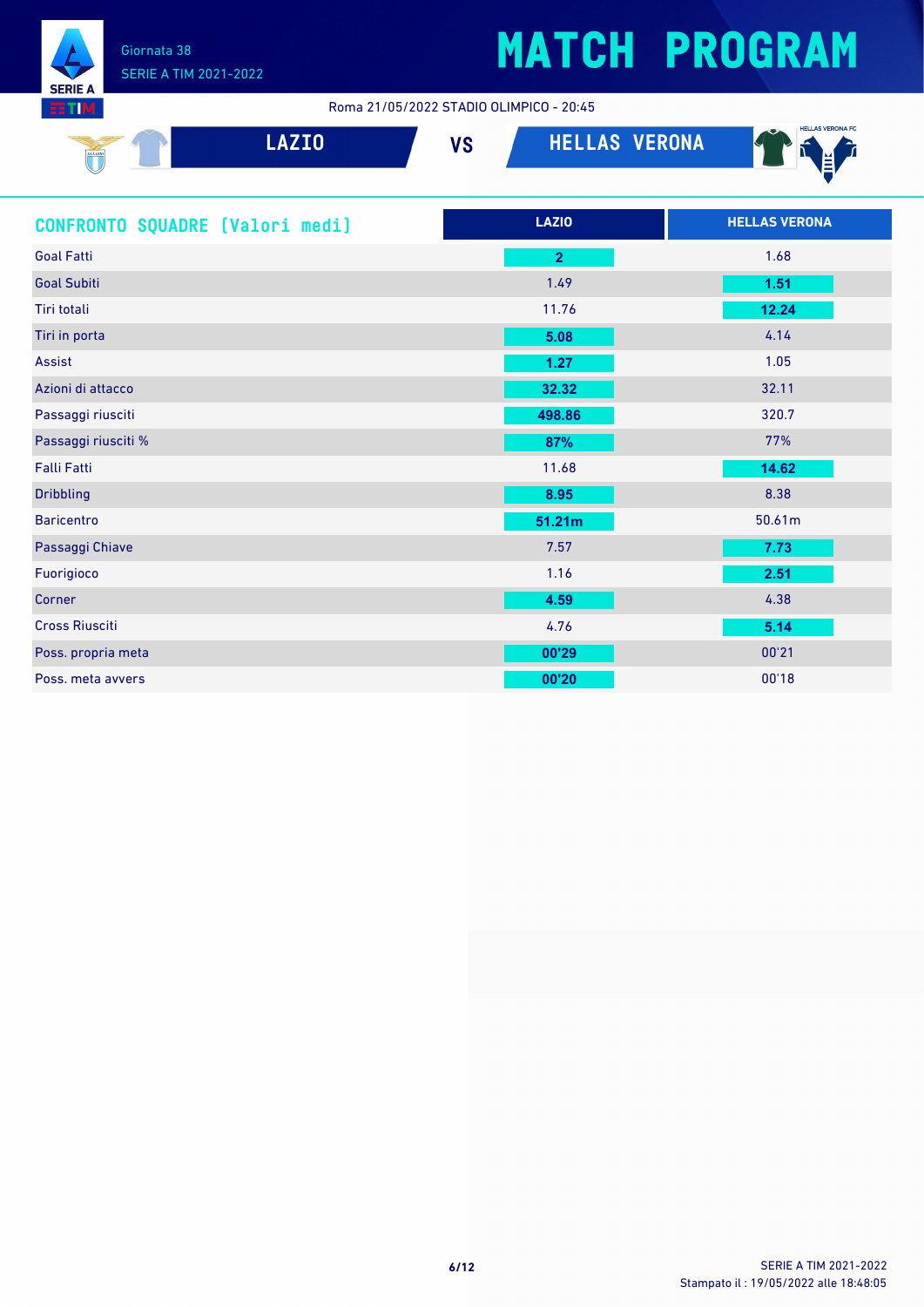

Giornata 38 SERIE A TIM 2021-2022

Roma 21/05/2022 STADIO OLIMPICO - 20:45

**LAZIO VS HELLAS VERONA**



#### **RENDIMENTO ATLETICO \***

| <b>LAZIO</b>             | Pres. (Min.) | Media (km) | Media<br><b>Sprint (Km)</b> | <b>HELLAS VERONA</b>  | Pres. (Min.) | Media (km) | <b>Media</b><br>Sprint (Km) |
|--------------------------|--------------|------------|-----------------------------|-----------------------|--------------|------------|-----------------------------|
| 21 S. MILINKOVIC-SAVIC   | 36 (3201')   | 11.659     | 0.944                       | 7 A. BARAK            | 29 (2497')   | 10.757     | 0.855                       |
| 17 C. IMMOBILE           | 31 (2871')   | 10.818     | 1.147                       | <b>14 I. ILIC</b>     | 32(2664)     | 10.305     | 0.876                       |
| <b>3 LUIZ FELIPE</b>     | 30(2614)     | 10.503     | 0.644                       | 5 D. FARAONI          | 31(2647)     | 10.26      | 1.071                       |
| 33 F. ACERBI             | 29 (2609')   | 10.499     | 0.798                       | 27 P. DAWIDOWICZ      | 16 (1284')   | 10.005     | 0.751                       |
| 77 A. MARUSIC            | 32 (2800')   | 10.027     | 0.942                       | 61 A. TAMEZE          | 37 (2688')   | 9.637      | 0.844                       |
| <b>10 LUIS ALBERTO</b>   | 34 (2482')   | 9.788      | 0.822                       | 99 G. SIMEONE         | 34(2733)     | 9.576      | 0.912                       |
| <b>7 FELIPE ANDERSON</b> | 37 (2956')   | 9.743      | 1.105                       | 8 D. LAZOVIC          | 33 (2835')   | 9.473      | 1.173                       |
| 4 G. PATRIC              | 24 (1737')   | 9.545      | 0.697                       | 10 G. CAPRARI         | 34 (2799')   | 9.41       | 0.854                       |
| 23 E. HYSAJ              | 29 (2149')   | 9.469      | 0.946                       | 16 N. CASALE          | 35(2681)     | 9.268      | 0.715                       |
| 20 M. ZACCAGNI           | 28 (1948')   | 9.179      | 0.999                       | 21 K. GUNTER          | 30 (2571')   | 9.085      | 0.438                       |
| 32 D. CATALDI            | 31 (1729')   | 9.164      | 0.755                       | 4 M. VELOSO           | 21 (1330')   | 9.083      | 0.667                       |
| 9 PEDRO                  | 31 (2115')   | 8.95       | 0.905                       | 17 F. CECCHERINI      | 33 (2445')   | 8.823      | 0.608                       |
| <b>26 S. RADU</b>        | 10(605)      | 8.774      | 0.761                       | 42 D. COPPOLA         | 3(172)       | 8.671      | 0.448                       |
| 6 L. LEIVA               | 34 (1782')   | 8.699      | 0.548                       | 31 B. SUTALO          | 23 (985')    | 7.688      | 0.654                       |
| 29 M. LAZZARI            | 30 (1693')   | 8.462      | 0.948                       | 29 F. DEPAOLI         | 17 (753')    | 7.669      | 0.891                       |
| 11 J. CABRAL             | 2(126')      | 7.509      | 0.834                       | 78 M. HONGLA          | 17(633)      | 7.048      | 0.466                       |
| 88 T. BASIC              | 28 (998')    | 7.386      | 0.775                       | 11 K. LASAGNA         | 27 (1185')   | 7.003      | 0.769                       |
| 8 J. AKPA AKPRO          | 9(330')      | 7.001      | 0.762                       | <b>24 D. BESSA</b>    | 23 (819')    | 6.41       | 0.629                       |
| <b>27 R. MORO</b>        | 11(230')     | 3.329      | 0.455                       | 9 N. KALINIC          | 14 (456')    | 4.782      | 0.45                        |
| <b>18 L. ROMERO</b>      | 7(81)        | 2.238      | 0.325                       | 18 M. CANCELLIERI     | 12(274)      | 3.82       | 0.432                       |
|                          |              |            |                             | <b>30 G. FRABOTTA</b> | 2(28')       | 2.46       | 0.317                       |
|                          |              |            |                             | 88 M. PRASZELIK       | 2(30')       | 2.154      | 0.237                       |
|                          |              |            |                             | <b>45 P. RETSOS</b>   | 5(70)        | 2.01       | 0.272                       |
|                          |              |            |                             | 97 F. TERRACCIANO     | 1(9')        | 1.003      | 0.074                       |

\* Le informazioni riportate sul Rendimento Atletico sono da intendersi riferite al periodo di permanenza nella squadra corrente.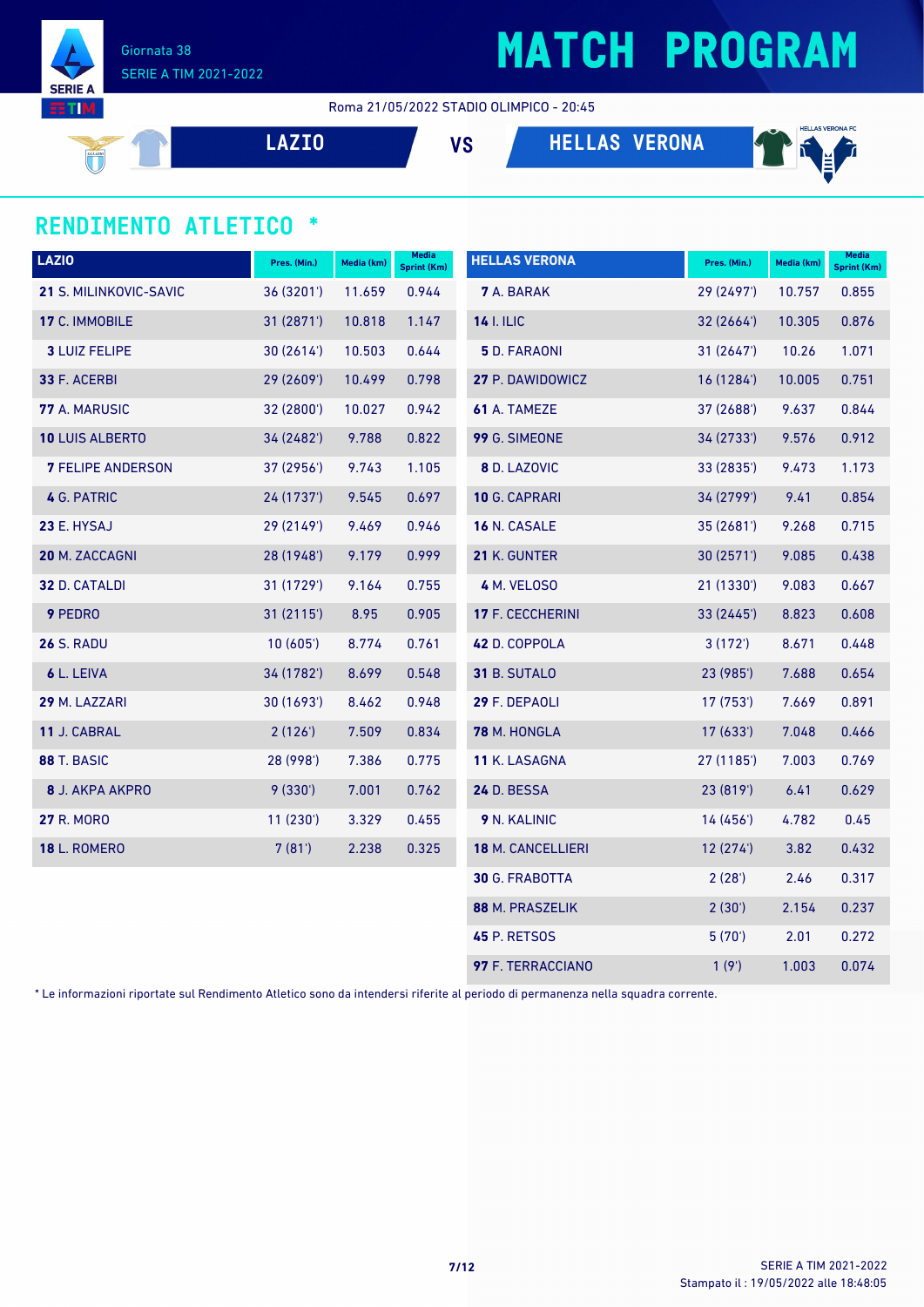Giornata 38 SERIE A TIM 2021-2022

**SERIE** тı

Roma 21/05/2022 STADIO OLIMPICO - 20:45



### **GLI INCONTRI DELLA 38 ^ GIORNATA**

| <b>TORINO</b>     |           | vs ROMA                 | 20/05/2022 20:45 |
|-------------------|-----------|-------------------------|------------------|
| <b>GENOA</b>      | <b>VS</b> | <b>BOLOGNA</b>          | 21/05/2022 17:15 |
| <b>ATALANTA</b>   |           | vs EMPOLI               | 21/05/2022 20:45 |
| <b>FIORENTINA</b> | VS        | <b>JUVENTUS</b>         | 21/05/2022 20:45 |
| LAZIO             |           | <b>vs</b> HELLAS VERONA | 21/05/2022 20:45 |
| <b>SPEZIA</b>     | VS        | <b>NAPOLI</b>           | 22/05/2022 12:30 |
| <b>INTER</b>      |           | vs SAMPDORIA            | 22/05/2022 18:00 |
| <b>SASSUOLO</b>   | <b>VS</b> | <b>MILAN</b>            | 22/05/2022 18:00 |
| SALERNITANA       |           | vs UDINESE              | 22/05/2022 21:00 |
| <b>VENEZIA</b>    | <b>VS</b> | <b>CAGLIARI</b>         | 22/05/2022 21:00 |

#### **CLASSIFICA SERIE A TIM**

|                      | PTG | G  | V              | N              | P              | GF | GS | DIFF.RETI |
|----------------------|-----|----|----------------|----------------|----------------|----|----|-----------|
| <b>MILAN</b>         | 83  | 37 | 25             | $\bf 8$        | 4              | 66 | 31 | $+35$     |
| <b>INTER</b>         | 81  | 37 | 24             | 9              | 4              | 81 | 32 | $+49$     |
| <b>NAPOLI</b>        | 76  | 37 | 23             | $\overline{7}$ | 7              | 71 | 31 | $+40$     |
| <b>JUVENTUS</b>      | 70  | 37 | 20             | 10             | $\overline{7}$ | 57 | 35 | $+22$     |
| <b>LAZIO</b>         | 63  | 37 | 18             | 9              | 10             | 74 | 55 | $+19$     |
| <b>ROMA</b>          | 60  | 37 | 17             | 9              | 11             | 56 | 43 | $+13$     |
| <b>FIORENTINA</b>    | 59  | 37 | 18             | 5              | 14             | 57 | 51 | $+6$      |
| <b>ATALANTA</b>      | 59  | 37 | 16             | 11             | 10             | 65 | 47 | $+18$     |
| <b>HELLAS VERONA</b> | 52  | 37 | 14             | 10             | 13             | 62 | 56 | $+6$      |
| <b>TORINO</b>        | 50  | 37 | 13             | 11             | 13             | 46 | 38 | $+8$      |
| <b>SASSUOLO</b>      | 50  | 37 | 13             | 11             | 13             | 64 | 63 | $+1$      |
| <b>UDINESE</b>       | 44  | 37 | 10             | 14             | 13             | 57 | 58 | $-1$      |
| <b>BOLOGNA</b>       | 43  | 37 | 11             | 10             | 16             | 43 | 55 | $-12$     |
| <b>EMPOLI</b>        | 38  | 37 | 9              | 11             | 17             | 49 | 70 | $-21$     |
| <b>SAMPDORIA</b>     | 36  | 37 | 10             | 6              | 21             | 46 | 60 | $-14$     |
| <b>SPEZIA</b>        | 36  | 37 | 10             | 6              | 21             | 41 | 68 | $-27$     |
| <b>SALERNITANA</b>   | 31  | 37 | $\overline{7}$ | 10             | 20             | 33 | 74 | $-41$     |
| <b>CAGLIARI</b>      | 29  | 37 | 6              | 11             | 20             | 34 | 68 | $-34$     |
| <b>GENOA</b>         | 28  | 37 | 4              | 16             | 17             | 27 | 59 | $-32$     |
| <b>VENEZIA</b>       | 26  | 37 | 6              | 8              | 23             | 34 | 69 | $-35$     |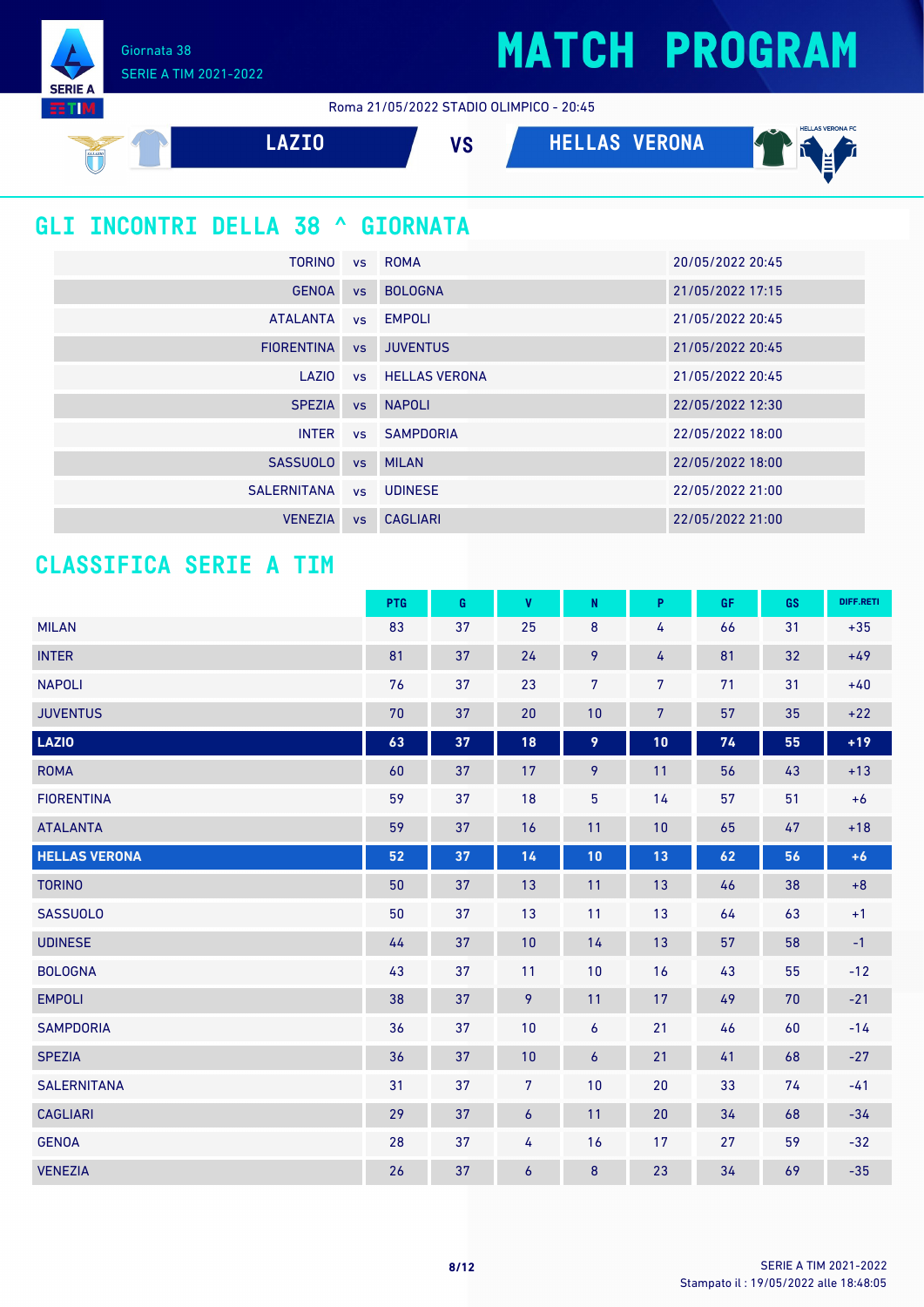

#### Roma 21/05/2022 STADIO OLIMPICO - 20:45



**LAZIO VS HELLAS VERONA**



### **CLASSIFICA GIOCATORI**

| <b>RANKING MARCATORI</b> |                    |            | Gol(Rigore) |
|--------------------------|--------------------|------------|-------------|
| 1                        | <b>C. IMMOBILE</b> | <b>LAZ</b> | 27(7)       |
| $\mathcal{P}$            | D. VLAHOVIC        | <b>JUV</b> | 24(5)       |
| 3                        | L. MARTINEZ        | <b>INT</b> | 21(3)       |
| 4                        | <b>G. SCAMACCA</b> | <b>SAS</b> | 16(1)       |
| 4                        | <b>G. SIMEONE</b>  | <b>VER</b> | 16(0)       |
| 6                        | <b>D. BERARDI</b>  | <b>SAS</b> | 15(6)       |
| 6                        | T. ABRAHAM         | <b>ROM</b> | 15(2)       |
| 8                        | <b>V. OSIMHEN</b>  | <b>NAP</b> | 14(0)       |
| 8                        | M. ARNAUTOVIC      | <b>BOL</b> | 14(2)       |
| 10 <sup>1</sup>          | F. DZFKO           | <b>INT</b> | 13(0)       |

### **CLASSIFICA SQUADRE**

| <b>RANKING SQUADRE</b> |                       | <b>Gol - Media Gol</b> |                |
|------------------------|-----------------------|------------------------|----------------|
| 1                      | <b>INTER</b>          | 81                     | 2.19           |
| $\overline{2}$         | <b>LAZIO</b>          | 74                     | $\overline{2}$ |
| 3                      | <b>NAPOLI</b>         | 71                     | 1.92           |
| 4                      | <b>MILAN</b>          | 66                     | 1.78           |
| 5                      | <b>ATALANTA</b>       | 65                     | 1.76           |
| 6                      | <b>SASSUOLO</b>       | 64                     | 1.73           |
| 7                      | <b>HELLAS VERONA</b>  | 62                     | 1.68           |
| 8                      | <b>FIORENTINA</b>     | 57                     | 1.54           |
| 8                      | <b>JUVENTUS</b>       | 57                     | 1.54           |
| 8                      | <b>UDINESE</b>        | 57                     | 1.54           |
| 11                     | <b>ROMA</b>           | 56                     | 1.51           |
| 12                     | <b>EMPOLI</b>         | 49                     | 1.32           |
|                        | <b>13 SAMPDORIA</b>   | 46                     | 1.24           |
|                        | 13 TORINO             | 46                     | 1.24           |
| 15                     | <b>BOLOGNA</b>        | 43                     | 1.16           |
|                        | 16 SPEZIA             | 41                     | 1.11           |
| 17                     | <b>CAGLIARI</b>       | 34                     | 0.92           |
|                        | 17 VENEZIA            | 34                     | 0.92           |
|                        | <b>19 SALERNITANA</b> | 33                     | 0.89           |
|                        | 20 GENOA              | 27                     | 0.73           |

|                | <b>RANKING SQUADRE</b> | <b>Tot tiri-In porta-Fuori-Respinti</b> |     |     |     |
|----------------|------------------------|-----------------------------------------|-----|-----|-----|
| 1              | <b>INTER</b>           | 650                                     | 242 | 243 | 165 |
| $\overline{2}$ | <b>ROMA</b>            | 587                                     | 192 | 220 | 175 |
| 3              | <b>MILAN</b>           | 582                                     | 184 | 234 | 164 |
| 4              | <b>NAPOLI</b>          | 569                                     | 197 | 217 | 155 |
| 5              | <b>ATALANTA</b>        | 564                                     | 166 | 225 | 173 |
| 6              | <b>SASSUOLO</b>        | 561                                     | 210 | 196 | 155 |
| 7              | <b>JUVENTUS</b>        | 522                                     | 172 | 226 | 124 |
| 8              | <b>FIORENTINA</b>      | 500                                     | 182 | 200 | 118 |
| 9              | <b>EMPOLI</b>          | 490                                     | 161 | 187 | 142 |
| 9              | <b>UDINESE</b>         | 490                                     | 176 | 186 | 128 |
| 11             | <b>TORINO</b>          | 463                                     | 152 | 190 | 121 |
| 12             | <b>HELLAS VERONA</b>   | 453                                     | 153 | 181 | 119 |
| 13             | <b>LAZIO</b>           | 435                                     | 188 | 158 | 89  |
| 14             | <b>BOLOGNA</b>         | 428                                     | 145 | 175 | 108 |
| 15             | <b>SALERNITANA</b>     | 406                                     | 130 | 164 | 112 |
| 16             | <b>CAGLIARI</b>        | 393                                     | 117 | 167 | 109 |
| 17             | <b>GENOA</b>           | 386                                     | 110 | 173 | 103 |
| 18             | <b>SAMPDORIA</b>       | 383                                     | 122 | 156 | 105 |
| 19             | <b>SPEZIA</b>          | 370                                     | 131 | 139 | 100 |
| 20             |                        | 348                                     |     |     |     |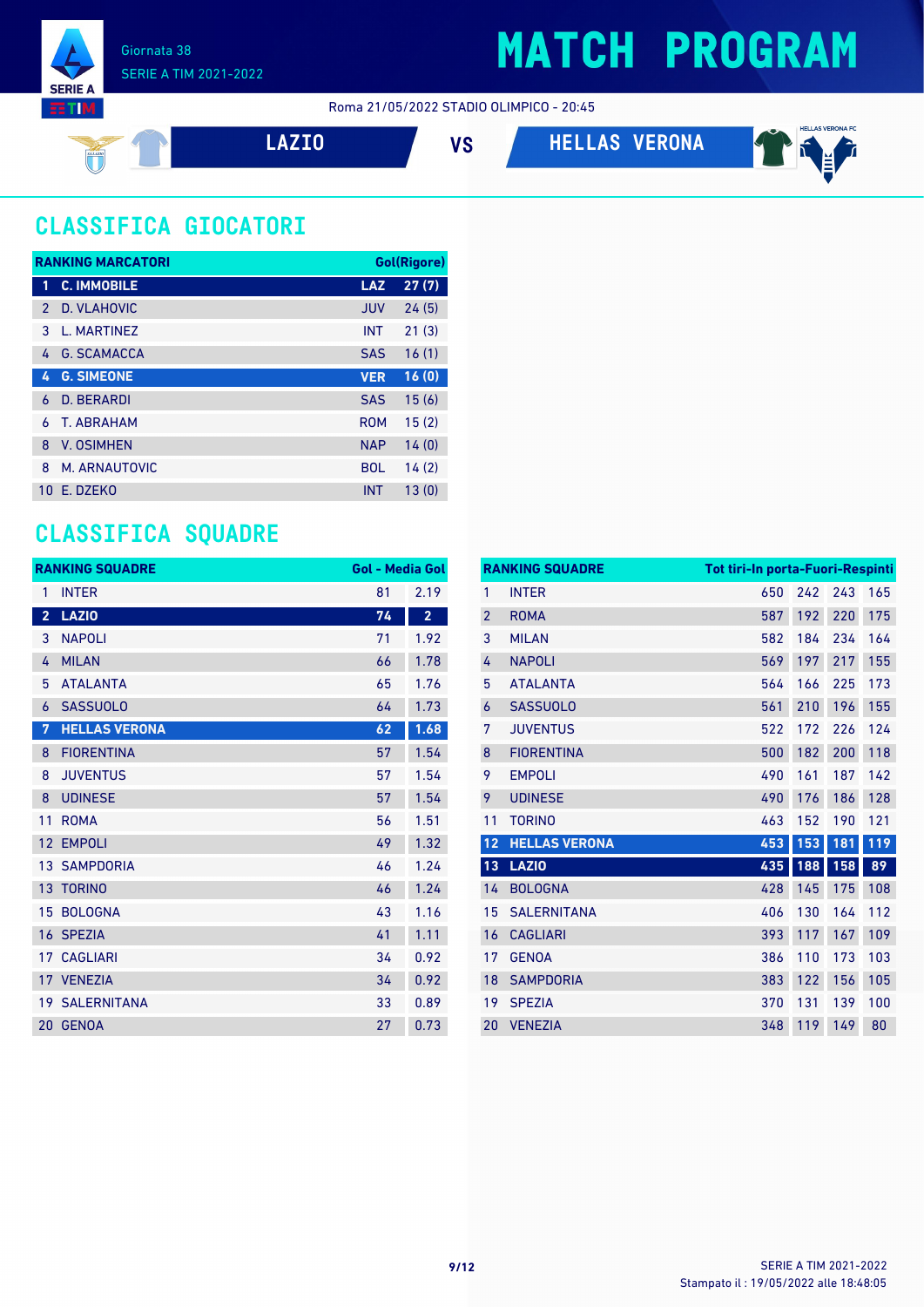#### Giornata 38 SERIE A TIM 2021-2022

**SERIE A RTM** 

## **MATCH PROGRAM**

#### Roma 21/05/2022 STADIO OLIMPICO - 20:45



**LAZIO VS HELLAS VERONA**



| <b>RANKING SQUADRE</b> | <b>Assist</b> | <b>Media</b><br>÷, |
|------------------------|---------------|--------------------|
| 1 INTER                | 55            | 1.49               |
| 2 LAZIO                | 47            | 1.27               |
| <b>3 ATALANTA</b>      | 45            | 1.22               |
| <b>3 NAPOLI</b>        | 45            | 1.22               |
| <b>5 HELLAS VERONA</b> | 39            | 1.05               |
| <b>6 JUVENTUS</b>      | 37            | 1.00               |
| 7 SASSUOLO             | 36            | 0.97               |
| 8 MILAN                | 35            | 0.95               |
| 9 BOLOGNA              | 34            | 0.92               |
| 9 UDINESE              | 34            | 0.92               |
| 11 ROMA                | 31            | 0.84               |
| <b>12 FIORENTINA</b>   | 30            | 0.81               |
| <b>13 SAMPDORIA</b>    | 29            | 0.78               |
| <b>14 TORINO</b>       | 26            | 0.70               |
| <b>15 EMPOLI</b>       | 25            | 0.68               |
| <b>15 SPEZIA</b>       | 25            | 0.68               |
| <b>17 CAGLIARI</b>     | 24            | 0.65               |
| <b>18 VENEZIA</b>      | 23            | 0.62               |
| <b>19 GENOA</b>        | 19            | 0.51               |
| <b>20 SALERNITANA</b>  | 18            | 0.49               |

**RANKING SQUADRE Passaggi chiave\*** 1 INTER 11.54

| <b>RANKING SQUADRE</b> |                         | Passaggi riusciti - % * |    |
|------------------------|-------------------------|-------------------------|----|
| 1                      | <b>LAZIO</b>            | 498.86                  | 87 |
| $\overline{2}$         | <b>NAPOLI</b>           | 486.97                  | 87 |
| 3                      | <b>INTER</b>            | 454.27                  | 86 |
| 4                      | <b>FIORENTINA</b>       | 427.27                  | 85 |
| 5                      | <b>SASSUOLO</b>         | 427.16                  | 85 |
| 6                      | <b>ATALANTA</b>         | 419.27                  | 82 |
| 7                      | <b>JUVENTUS</b>         | 412.57                  | 85 |
| 8                      | <b>MILAN</b>            | 391.43                  | 83 |
| 9                      | <b>ROMA</b>             | 376.59                  | 83 |
| 10                     | <b>BOLOGNA</b>          | 358                     | 81 |
| 11                     | <b>TORINO</b>           | 340.89                  | 79 |
|                        | <b>12 HELLAS VERONA</b> | 320.7                   | 77 |
|                        | <b>13 SAMPDORIA</b>     | 312.78                  | 77 |
|                        | 14 EMPOLI               | 309.27                  | 79 |
|                        | <b>15 UDINESE</b>       | 284.35                  | 79 |
|                        | 16 SPEZIA               | 282.89                  | 76 |
|                        | 17 VENEZIA              | 280.43                  | 78 |
|                        | <b>18 CAGLIARI</b>      | 276.16                  | 75 |
|                        | 19 GENOA                | 270.7                   | 74 |
|                        | <b>20 SALERNITANA</b>   | 255.41                  | 76 |
|                        |                         |                         |    |

\* Valori medi per partita.

|                 | <b>RANKING SQUADRE</b><br><b>HELLAS VERONA</b><br>1<br><b>ATALANTA</b><br>$\overline{2}$<br><b>GENOA</b><br>3<br><b>MILAN</b><br>4<br><b>TORINO</b><br>5<br><b>SAMPDORIA</b><br>6<br><b>UDINESE</b><br>7 |       |
|-----------------|----------------------------------------------------------------------------------------------------------------------------------------------------------------------------------------------------------|-------|
|                 |                                                                                                                                                                                                          | 63.05 |
|                 |                                                                                                                                                                                                          | 59.59 |
|                 |                                                                                                                                                                                                          | 57.76 |
|                 |                                                                                                                                                                                                          | 55.68 |
|                 |                                                                                                                                                                                                          | 54.46 |
|                 |                                                                                                                                                                                                          | 53.32 |
|                 |                                                                                                                                                                                                          | 52.24 |
| 8               | <b>INTER</b>                                                                                                                                                                                             | 52.05 |
| 9               | <b>JUVENTUS</b>                                                                                                                                                                                          | 51.86 |
| 10              | <b>EMPOLI</b>                                                                                                                                                                                            | 51.46 |
| 11              | <b>CAGLIARI</b>                                                                                                                                                                                          | 51.16 |
| 12 <sup>2</sup> | <b>ROMA</b>                                                                                                                                                                                              | 51.11 |
|                 | <b>13 NAPOLI</b>                                                                                                                                                                                         | 50.97 |
|                 | 14 SPEZIA                                                                                                                                                                                                | 50.95 |
| 15              | <b>BOLOGNA</b>                                                                                                                                                                                           | 50.73 |
|                 | <b>16 LAZIO</b>                                                                                                                                                                                          | 50.41 |
|                 | 17 VENEZIA                                                                                                                                                                                               | 50.03 |
|                 | 18 SASSUOLO                                                                                                                                                                                              | 49.65 |
|                 | <b>19 FIORENTINA</b>                                                                                                                                                                                     | 48.05 |
|                 | <b>20 SALERNITANA</b>                                                                                                                                                                                    | 47.57 |

\* Valori medi per partita.

| $\overline{2}$    | <b>ATALANTA</b>       | 10.7  |
|-------------------|-----------------------|-------|
| 3                 | <b>NAPOLI</b>         | 10.59 |
| 3                 | <b>ROMA</b>           | 10.59 |
| 5                 | <b>MILAN</b>          | 10.32 |
| 6                 | <b>SASSUOLO</b>       | 10.24 |
| 7                 | <b>JUVENTUS</b>       | 9.35  |
| 8                 | <b>FIORENTINA</b>     | 9.3   |
| 9                 | <b>TORINO</b>         | 8.76  |
| 10                | <b>UDINESE</b>        | 8.73  |
| 11                | <b>EMPOLI</b>         | 8.41  |
|                   |                       |       |
| $12 \overline{ }$ | <b>BOLOGNA</b>        | 8.22  |
| 13                | <b>HELLAS VERONA</b>  | 7.73  |
|                   | <b>14 LAZIO</b>       | 7.57  |
|                   | <b>15 SALERNITANA</b> | 7.16  |
|                   | <b>16 CAGLIARI</b>    | 7.14  |
|                   | <b>17 SAMPDORIA</b>   | 6.97  |
|                   | 18 GENOA              | 6.84  |
|                   | 19 SPEZIA             | 6.54  |
|                   | 20 VENEZIA            | 5.92  |

T.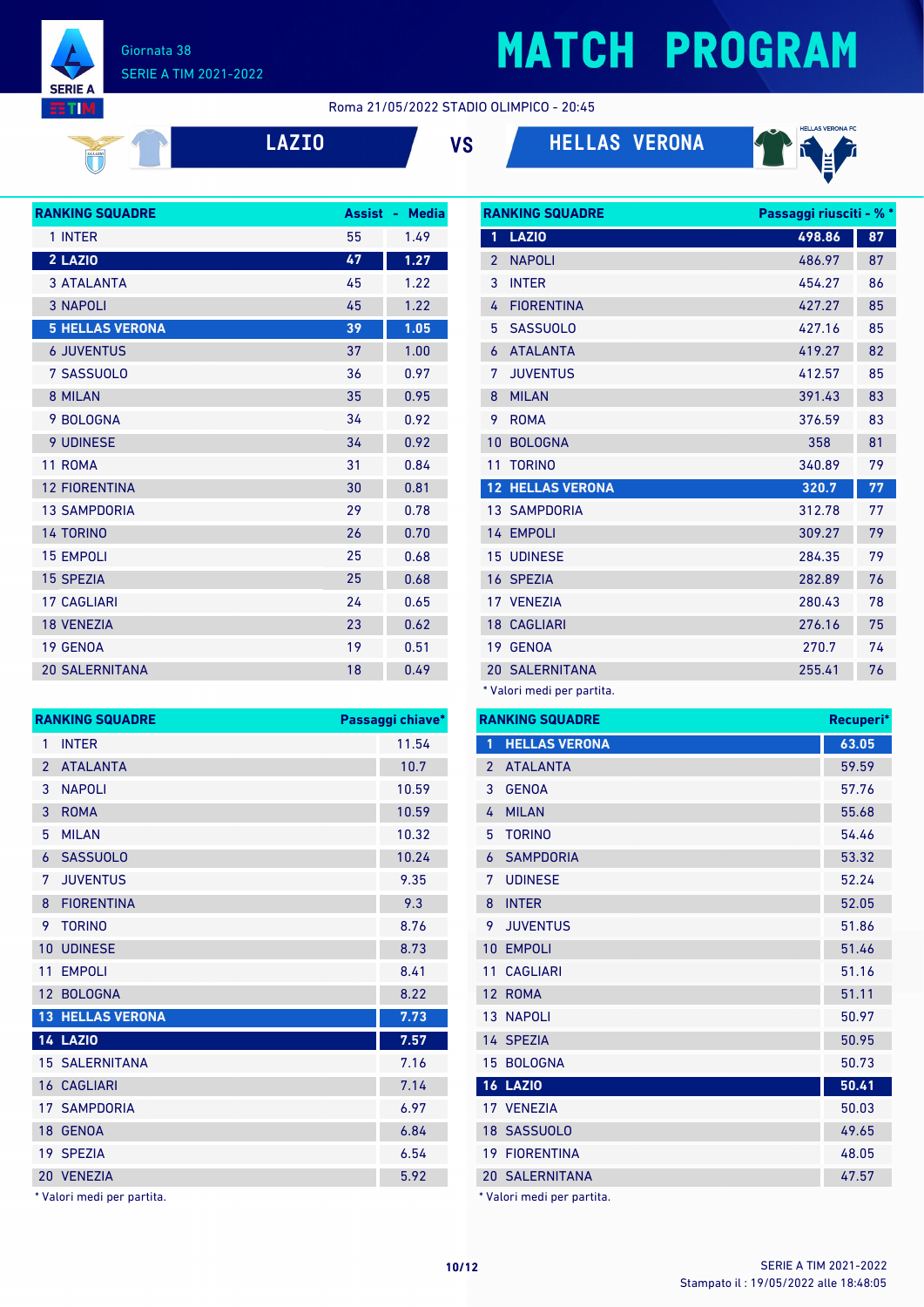

#### Giornata 38 SERIE A TIM 2021-2022

#### Roma 21/05/2022 STADIO OLIMPICO - 20:45

| 21 | $\mathcal{L}(\mathcal{L})$ | L |
|----|----------------------------|---|
|    |                            |   |

**LAZIO VS HELLAS VERONA**



|                | <b>RANKING SQUADRE</b>  | <b>Tot. Parate - Media</b> |      |
|----------------|-------------------------|----------------------------|------|
| 1              | <b>VENEZIA</b>          | 154                        | 4.16 |
| $\overline{2}$ | <b>EMPOLI</b>           | 143                        | 3.86 |
| 3              | <b>SPEZIA</b>           | 139                        | 3.76 |
| 4              | <b>SALERNITANA</b>      | 138                        | 3.73 |
| 5              | <b>BOLOGNA</b>          | 128                        | 3.46 |
| 6              | <b>GENOA</b>            | 123                        | 3.32 |
| 7              | <b>SAMPDORIA</b>        | 119                        | 3.22 |
| 8              | <b>CAGLIARI</b>         | 117                        | 3.16 |
| 9              | <b>SASSUOLO</b>         | 108                        | 2.92 |
| 10             | <b>ROMA</b>             | 104                        | 2.81 |
| 11             | <b>NAPOLI</b>           | 102                        | 2.76 |
|                | <b>12 HELLAS VERONA</b> | 99                         | 2.68 |
|                | <b>13 UDINESE</b>       | 95                         | 2.57 |
|                | 14 MILAN                | 93                         | 2.51 |
|                | 15 INTER                | 93                         | 2.51 |
|                | 16 ATALANTA             | 93                         | 2.51 |
| 17             | <b>JUVENTUS</b>         | 88                         | 2.38 |
|                | <b>18 LAZIO</b>         | 85                         | 2.3  |
|                | <b>19 TORINO</b>        | 81                         | 2.19 |
|                | <b>20 FIORENTINA</b>    | 77                         | 2.08 |

| <b>RANKING SQUADRE</b> | <b>Media Km</b>       |         |
|------------------------|-----------------------|---------|
| $\mathbf{1}$           | <b>LAZIO</b>          | 112.396 |
| $\mathcal{P}$          | <b>INTER</b>          | 111.426 |
| 3                      | <b>EMPOLI</b>         | 111.238 |
| 4                      | <b>ATALANTA</b>       | 110.828 |
| 5                      | <b>HELLAS VERONA</b>  | 109.876 |
| 6                      | <b>VENEZIA</b>        | 108.83  |
| 7                      | <b>GENOA</b>          | 108.724 |
| 8                      | <b>JUVENTUS</b>       | 108.051 |
| 9                      | <b>ROMA</b>           | 107.961 |
| 10                     | <b>CAGLIARI</b>       | 107.388 |
| 11                     | <b>SPEZIA</b>         | 106.994 |
|                        | <b>12 SALERNITANA</b> | 106.961 |
|                        | 13 MILAN              | 106.775 |
|                        | 14 TORINO             | 106.462 |
|                        | <b>15 NAPOLI</b>      | 105.929 |
|                        | <b>16 SAMPDORIA</b>   | 105.787 |
|                        | 17 BOLOGNA            | 105.194 |
|                        | 18 SASSUOLO           | 105.162 |
|                        | <b>19 FIORENTINA</b>  | 105.123 |
|                        | 20 UDINESE            | 103.611 |

|                 | <b>RANKING SQUADRE</b> | Passaggi 3/4 Tot. - Media |        |
|-----------------|------------------------|---------------------------|--------|
| 1               | <b>ATALANTA</b>        | 4512                      | 121.95 |
| $\overline{2}$  | <b>NAPOLI</b>          | 4137                      | 111.81 |
| 3               | <b>INTER</b>           | 3899                      | 105.38 |
| 4               | <b>LAZIO</b>           | 3718                      | 100.49 |
| 5               | <b>MILAN</b>           | 3421                      | 92.46  |
| 6               | <b>TORINO</b>          | 3346                      | 90.43  |
| 7               | <b>FIORENTINA</b>      | 3328                      | 89.95  |
| 8               | <b>SASSUOLO</b>        | 3255                      | 87.97  |
| 9               | <b>JUVENTUS</b>        | 3253                      | 87.92  |
| 10              | <b>HELLAS VERONA</b>   | 3176                      | 85.84  |
| 11              | <b>ROMA</b>            | 2911                      | 78.68  |
| 12 <sup>2</sup> | <b>BOLOGNA</b>         | 2901                      | 78.41  |
|                 | 13 EMPOLI              | 2850                      | 77.03  |
|                 | 14 UDINESE             | 2658                      | 71.84  |
|                 | <b>15 SAMPDORIA</b>    | 2422                      | 65.46  |
|                 | 16 SPEZIA              | 2228                      | 60.22  |
|                 | <b>17 SAI FRNITANA</b> | 2203                      | 59.54  |
|                 | <b>18 CAGLIARI</b>     | 2172                      | 58.7   |
|                 | 19 GENOA               | 2120                      | 57.3   |
|                 | 20 VENEZIA             | 1973                      | 53.32  |

| <b>RANKING SQUADRE</b> |                      |     | <b>Dribbling Tot. - Media</b> |  |
|------------------------|----------------------|-----|-------------------------------|--|
| 1                      | <b>MILAN</b>         | 443 | 11.97                         |  |
| $\overline{2}$         | <b>SASSUOLO</b>      | 396 | 10.7                          |  |
| 3                      | <b>ATALANTA</b>      | 364 | 9.84                          |  |
| 4                      | <b>JUVENTUS</b>      | 357 | 9.65                          |  |
| 5                      | <b>NAPOLI</b>        | 351 | 9.49                          |  |
| 6                      | <b>UDINESE</b>       | 350 | 9.46                          |  |
| 7                      | <b>LAZIO</b>         | 331 | 8.95                          |  |
| 8                      | <b>ROMA</b>          | 326 | 8.81                          |  |
| 9                      | <b>BOLOGNA</b>       | 320 | 8.65                          |  |
| 10                     | <b>HELLAS VERONA</b> | 310 | 8.38                          |  |
| 11                     | <b>SALERNITANA</b>   | 305 | 8.24                          |  |
| 12                     | <b>GENOA</b>         | 298 | 8.05                          |  |
|                        | 13 VENEZIA           | 295 | 7.97                          |  |
|                        | <b>14 FIORENTINA</b> | 290 | 7.84                          |  |
| 15                     | <b>TORINO</b>        | 287 | 7.76                          |  |
| 16                     | <b>EMPOLI</b>        | 286 | 7.73                          |  |
| 17                     | <b>SPEZIA</b>        | 281 | 7.59                          |  |
| 18                     | <b>INTER</b>         | 250 | 6.76                          |  |
| 19                     | <b>CAGLIARI</b>      | 243 | 6.57                          |  |
|                        | <b>20 SAMPDORIA</b>  | 222 | 6                             |  |